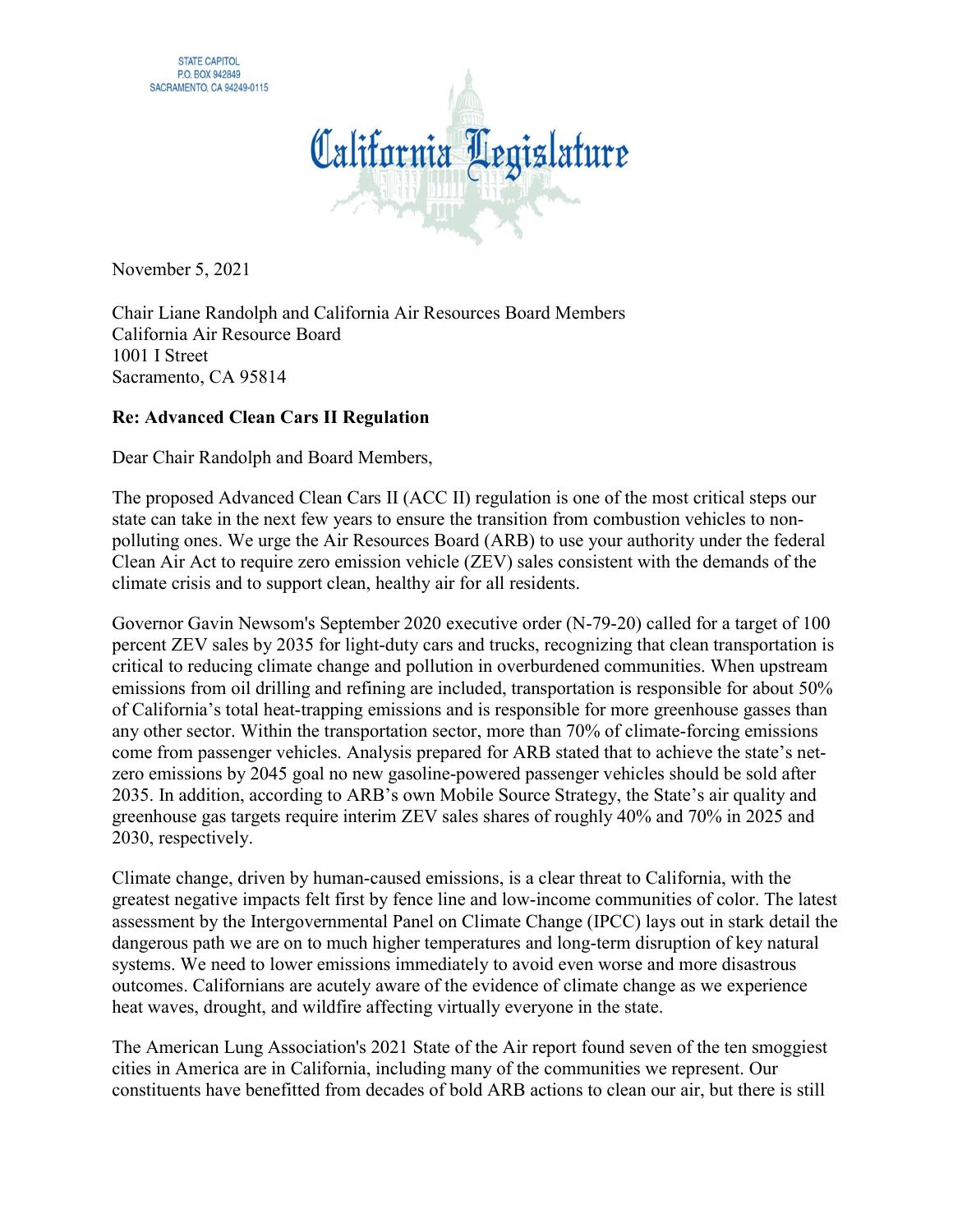more work to do to ensure clean air is equally enjoyed in low-income communities and communities of color. Driving ZEVs will reduce emissions of reactive organic gases and nitrogen oxides that lead to the formation of fine particulate matter, which is associated with the greatest proportion of adverse health effects related to air pollution in the US. In California, while all will benefit from reduced exposure to air pollution from cars and trucks, moving to ZEVs could help address existing inequities in exposure. ARB must ensure that reducing the transportation pollution impacts on our most vulnerable populations is central to the ambition of the ACC II regulations. Establishing a stronger, more equity-focused ACC II rule is needed to meet federal air quality standards and to ensure all communities experience the critical clean air benefits of more immediate and sustained electric vehicle deployment.

ARB needs to set an ambitious but achievable start point for the ZEV regulation; ARB's proposal, released earlier this year, requires about 25 percent of model year 2026 cars to be qualifying zero emission vehicles. This falls far short of the 40 percent level identified by ARB's Mobile Source Strategy as necessary for meeting urgent air pollution and greenhouse gas reduction targets. Such inadequate near-term requirements will allow far too many gasolinepowered vehicles to be sold between 2025 and 2030, ensuring significant emissions well past 2035. A low target also will fail to push existing manufacturers to move as quickly as they are in places with higher environmental standards (such as the European Union). ARB should strongly consider revising the proposed ACC II regulations to require more ZEV sales earlier to protect the health and safety of all Californians and to regain the state's leadership role in the US and abroad on climate action.

The California ARB has a history and a responsibility of leadership in setting bold environmental standards that improve our health and quality of life. Only California has the power to set vehicle standards that other ambitious states can adopt. ARB's failure to meet this moment with aggressive action to cut climate-warming emissions will slow the transition to clean vehicles for everyone in the country. Please restore your leadership and put us all on a faster path to 100 percent zero emission vehicles, breathable air, and a livable climate.

Sincerely,

Assemblymember Laura Friedman, Senator Lena A. Gonzalez, 43<sup>rd</sup> Assembly District 33<sup>rd</sup> Senate District